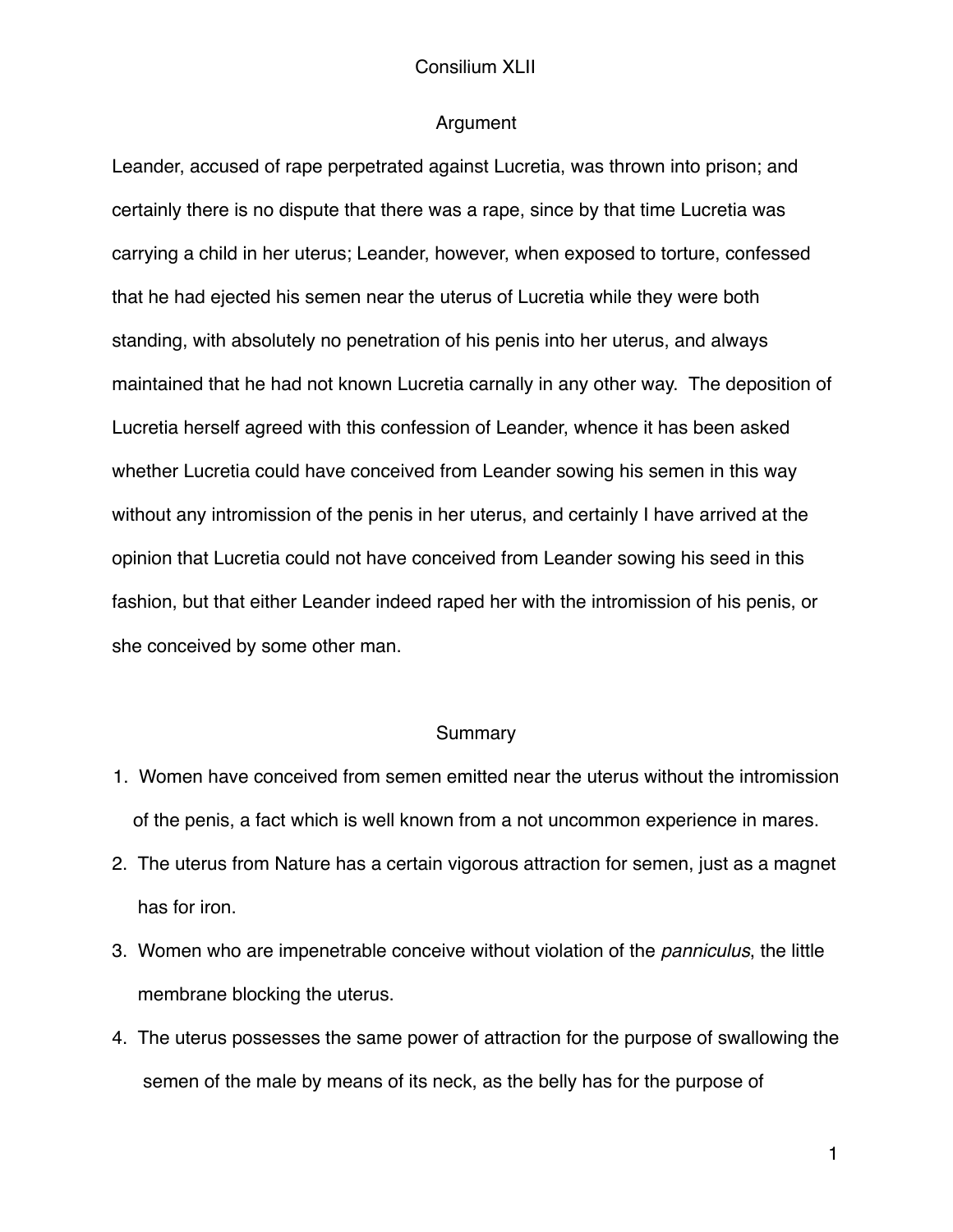swallowing food with the gullet.

- 5. Whenever it is inflamed with female lust, the uterus stimulates even its external mouth to swallow semen poured out in its vicinity.
- 6. The most tenuous essences of semen cannot be preserved in the outer air, even for a brief time.
- 7. The joining together of male and female through the proximity of their members, and the intromission of the male into the female and why it is intended by nature.
- 8. The pouring forth of semen from the male member and its attraction by the uterus are not sufficient for this purpose, that conception follows.
- 9. In coitus the member must be thrust in as deeply as possible, otherwise conception follows with more difficulty.
- 10. Why the shortness and length of the penis may prevent conception.
- 11. If the pouring forth of semen near the female receptacle was sufficient for conception, the joining together of male and female through the intromission of the penis into the uterus would be unnecessary.
- 12. How women who are impenetrable can conceive.
- 13. Conception can occur from only a part of the semen.
- 14. Twins are produced from a single act of coitus.
- 15. Attraction of the semen occurs from the uterus itself, when it is moved to attract semen by the desire it experiences.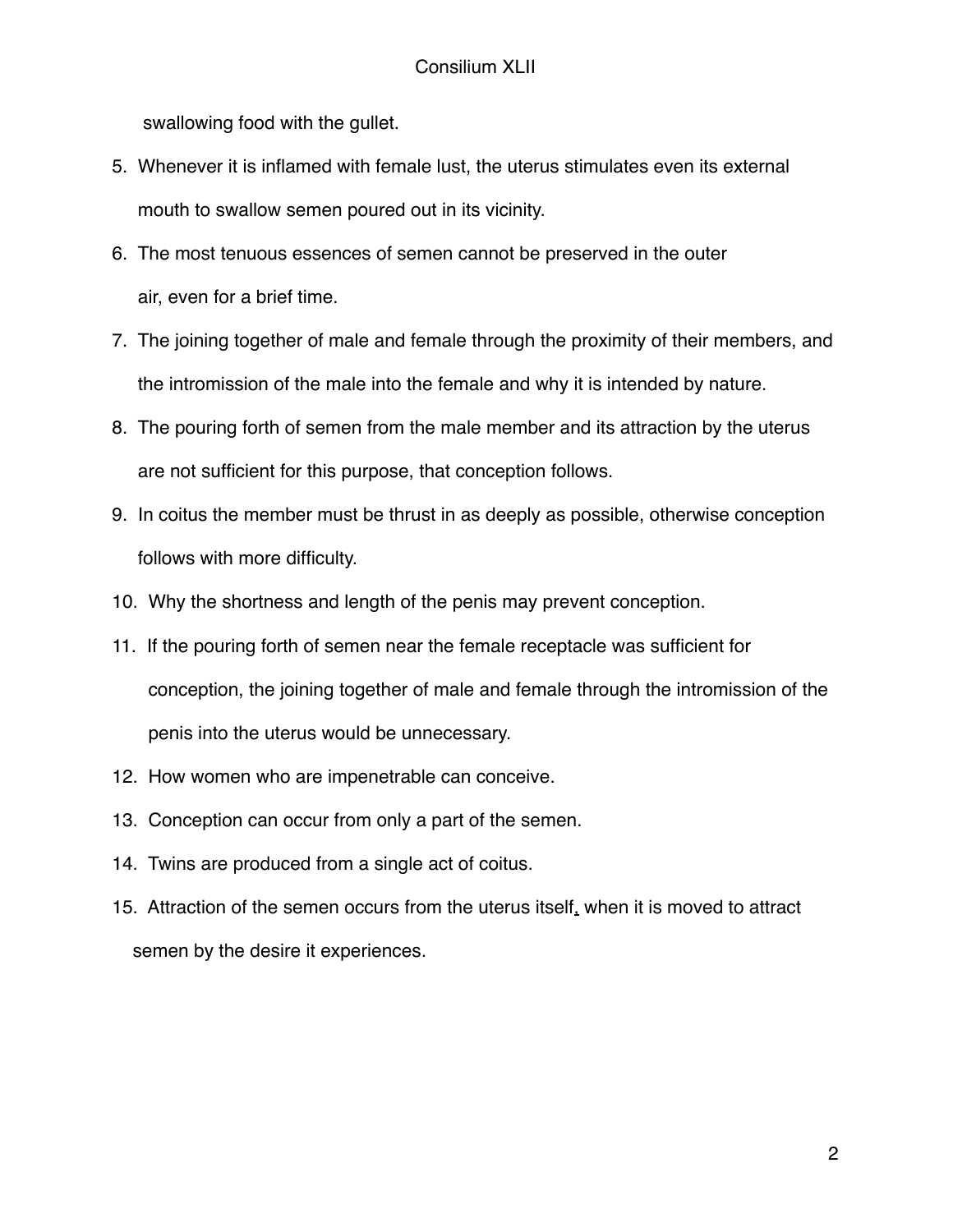We have dealt more fully concerning this subject in *lib.3 Quaestionem Tit.1. quaest.8 throughout.* Wherein we stated the conclusion, established on the basis of the most valid reasons, that a woman cannot conceive from the simple ejaculate of a man near her uterus; wherein I presented the arguments persuading the opposite opinion and to what extent I persuade myself to be satisfied sufficiently by them; those arguments which follow were the most potent, which I will run through quite briefly.

**1**. First, therefore, on the authority of the most learned men and from knowledge gained from experience, the contrary conclusion seemed probable, namely that a woman could conceive from male semen spilled out near her receptacle; for certain examples of this fact are told by men most worthy of trust, which amazingly confirmed as true that which some say about the mares which they call ringed mares, since, when their keepers do not wish them to be entered by the males, they apply a certain device to the vulva which prevents the entrance of the penis of the raging stallion, and yet they know from experience that mares restrained in this way do conceive.

**2.** But this should not seem unusual, since it is known by what a strong desire for the male seed the uterus is possessed, because of which it is endowed with no less a pull to attract it than we may see a magnet is endowed with for the purpose of attracting iron. Therefore, it is possible, indeed as it happens not difficult, as can be elicited from the examples cited above, that, from the simple ejaculate of Leander outside of, but near the uterus of the virgin, the uterus of the virgin could have attracted the semen thus emitted, and could draw it to itself and conceive from it, notwithstanding the fact that his member had not been thrust into her uterus by Leander; and thus the virgin could have conceived by means of her uterus.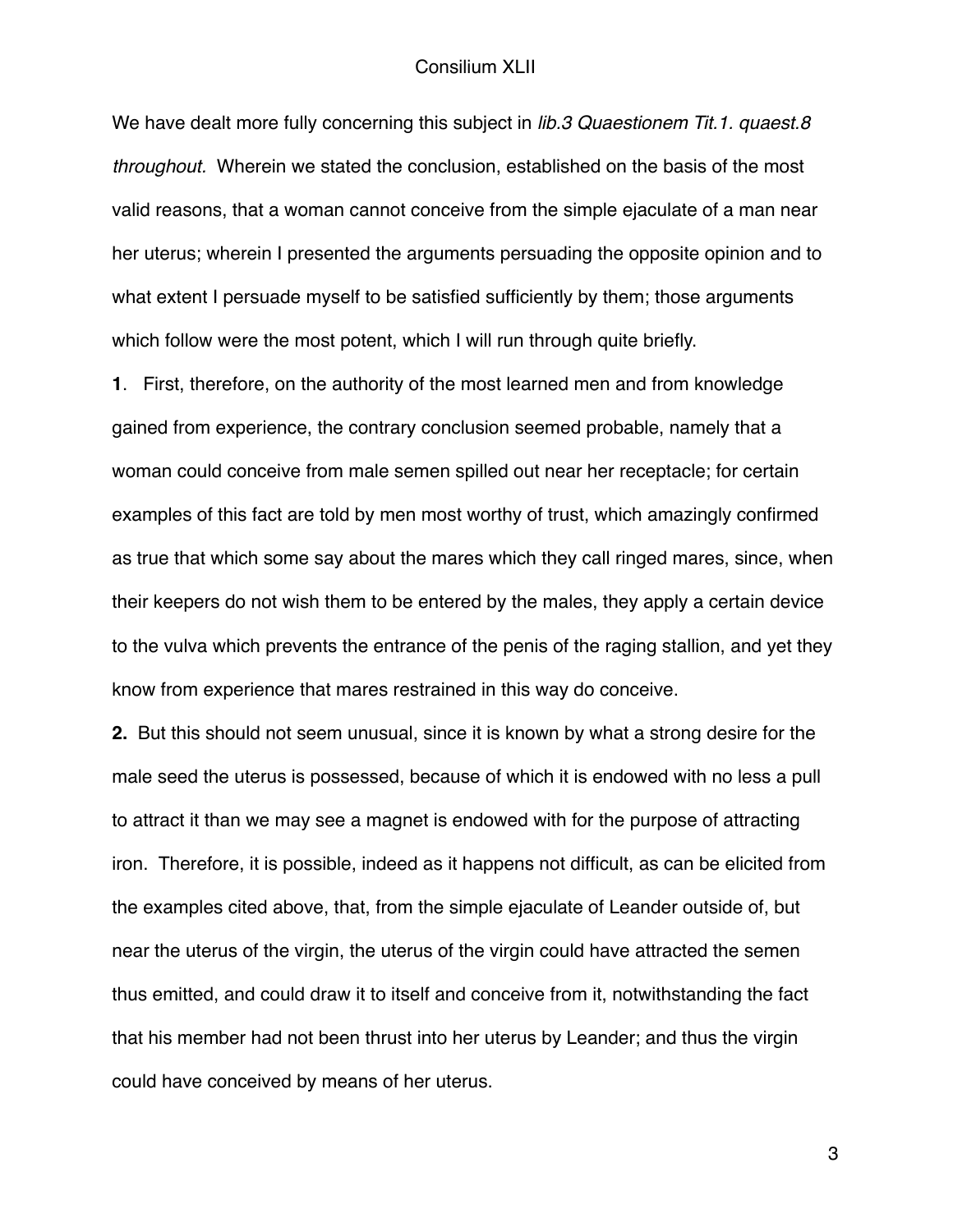**3**. But also other facts are not lacking to confirm this; for we know from experience that in those women, whom we name the impenetrable ones, conception takes place without the male member being able to penetrate into the uterus. Indeed, in these women, the *panniculus,* a thick little membrane, is stretched in front of the internal mouth of the uterus which prevents the entrance of the male member, with the result that they cannot be deflowered by any amount of force. However, it is known that these women conceive from the simple ejaculate of a man, and I noted this elsewhere on the authority of Hippocrates, Avicena and others; Hippocrates likewise asserts that these women die in giving birth from this cause, because of the fact that the *panniculus*, which prevented the entrance of the male penis on account of its thickness and strength, could not be broken to permit the exit of the birthing foetus; and thus it follows that both mother and child finally perish.

**4**. What recommended this argument more urgently was the fact that *Arist. lib. 2. de Gener. Anim. c. 4. & Gal. lib. 1. de sem. c. 4 & D. Thom referente, Sanchez de Mat. lib. 7. disp.113. n.* maintain that the uterus undoubtedly has been endowed with such a great a power of of attraction that it uses its own neck, as if it were hands, to attract male semen, just as the belly uses the gullet or the stomach or the oesophagus (whichever you prefer, or that passage which extends from the mouth to the belly and through which food and drink pass to the belly itself, which is called the stomach by some and also the oesophagus; *Hipp. lib. de Cord. n. 1 & lib. de Cor. rec. n. 2),* as if it were hands, for the passing in of food and drink: for, in order for an animal to pass through food right to the belly, it is not necessary that the animal place the food near the upper mouth of the belly, which is called the stomach by the Greeks, but it is enough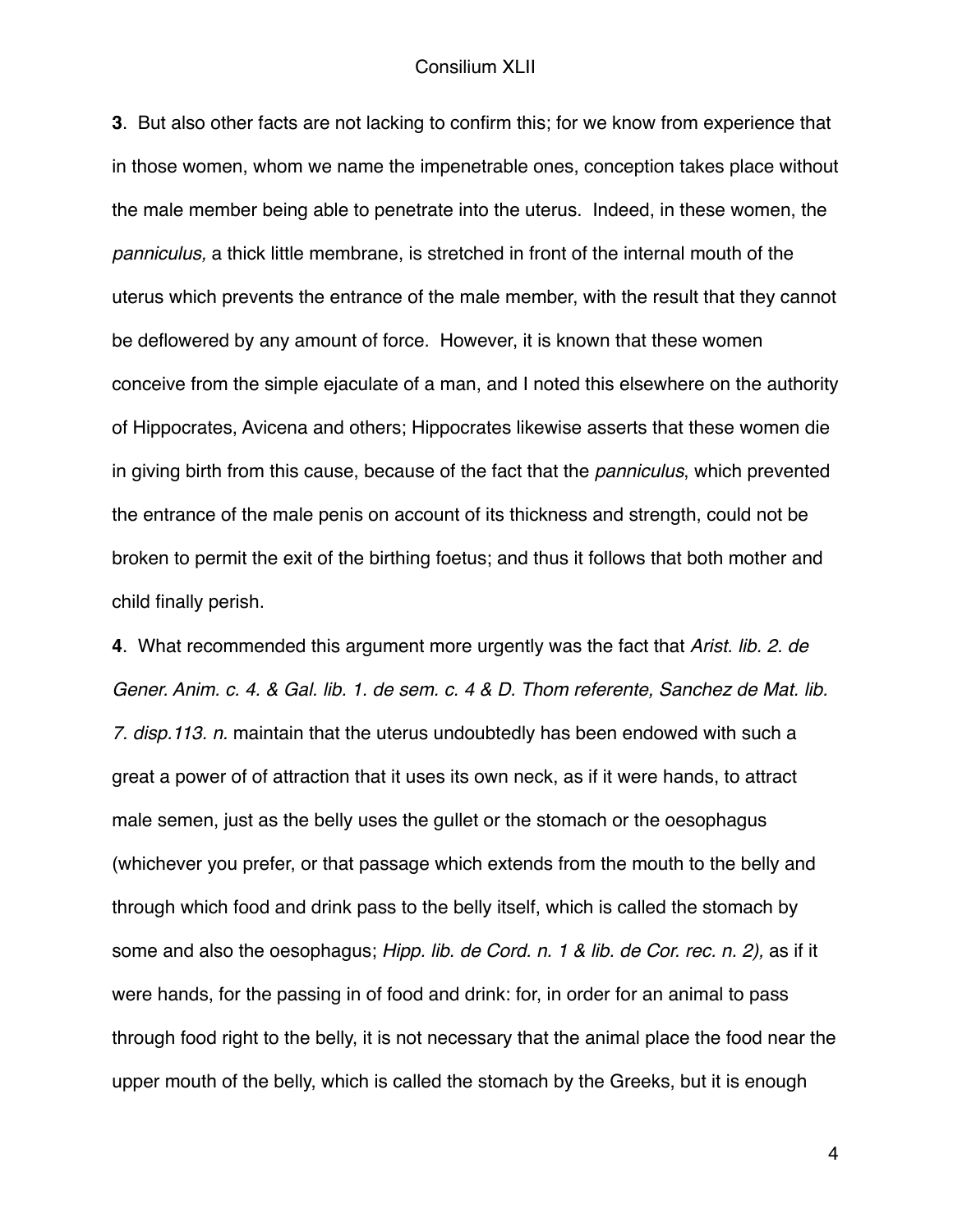that it brings the food to the mouth, because immediately thereafter the belly draws the food from the mouth through the oesophagus, which for this purpose is endowed with round and transverse fibres. And so, in a similar fashion, when engaged in the act of conception, it is sufficient that the male semen be poured out near the uterus, for immediately through its neck, the uterus attracts the semen to itself with marvellous avidity, whereupon conception soon follows.

**5.** And it should not be said that it is impossible that this should occur in this way, since the external mouth of the uterus, if it is not dilated by the penis of the male, may contrive this on its own, nor that it may be opened by itself so that it can receive semen consequently also, if the semen is poured out near it and the uterus produces the force, it is not impossible that it can attract the semen to itself, nor should it be said that to attempt this is in vain, on account of the previously mentioned impediment, because whenever the female desire for coitus is burning, and the uterus burns with the desire to swallow semen, and already it is in a ferment and is held fast by vast and insatiable lecherousness, with even the external mouth itself gaping and dilated, just as baby birds do when food is held out to them by their mother, it hastens to bring in that semen; for the uterus, from a certain cognitive sense, because of which it is called Animal by some, seems to recognize its own lack of male semen, and for that reason seems to stir itself suitably for ridding itself of that lack by going to meet the onrushing seed of the male, with even the external mouth gaping to admit the semen.

**6.** However, all these arguments notwithstanding, it will be demonstrated that the conclusion already presented by me at the beginning of this discourse is rather the true one, not only for the following reasons, but also from a full explanation regarding the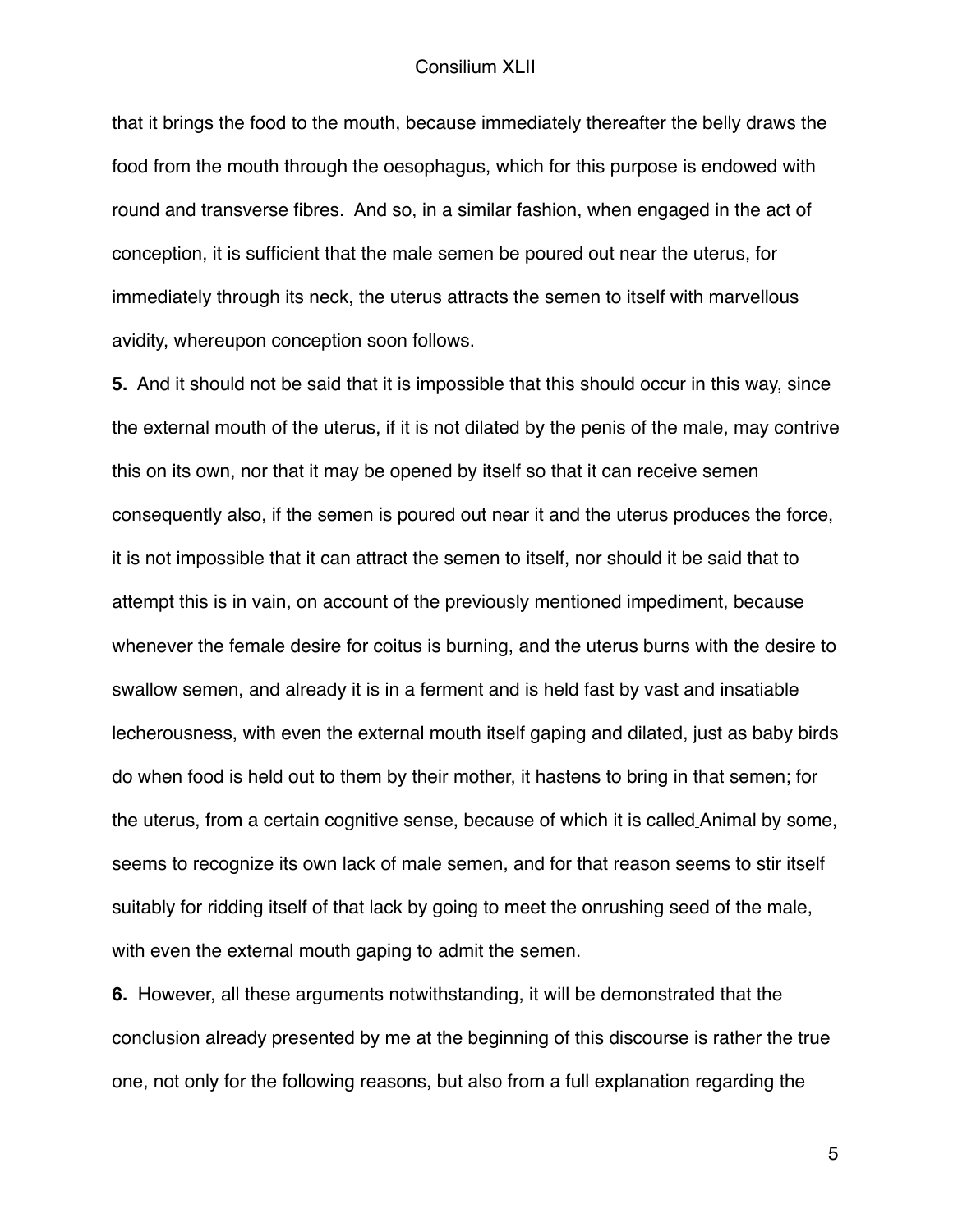arguments to the contrary: for, in the first place, it is impossible that male semen can be preserved intact in the open air, since it is inevitable that those most tenuous essences, from which the entire beginning of generation proceeds, vanish at once, as I said on the authority of *Aristotle lib. 3. quest. 8. n.16:* as its essences disappear, the semen becomes sterile, with only its more solid material remaining, which is as fit for conception as mere liquid full of phlegm would be if it were received in the uterus.

**7**. And for no other more powerful reason did Nature want the male and female to be joined together so fiercely; since Nature wanted the semen to be sent with force by the male through the passage and right to the internal mouth of the uterus, so that no masculine semen should be accessible by the open air; indeed Nature wanted some of the seed to cling most fiercely all along the same members in coitus, and Nature was not content that the male pour out seed near the female receptacle, because if this had been sufficient for conception, such a fierce joining together of masculine with feminine would have been devised to no purpose; moreover, since Nature does nothing to no purpose, but rather always looks to the more beneficial end, *Arist. de animal. in cess. cap, 10* and elsewhere, therefore, the joining together of male and female through the intromission of the penis into the womb is absolutely necessary for conception, otherwise no generation can follow.

 In the second place, granted such a strong power of attraction of the uterus, and also the effusion of masculine semen ejaculated near the outer mouth of the uterus, yet many things are wanting for the accomplishment of conception; before all else the pressure is missing and ejaculation on the part of the male, which does absolutely nothing when the effusion happens outside the womb, since the force of the ejaculation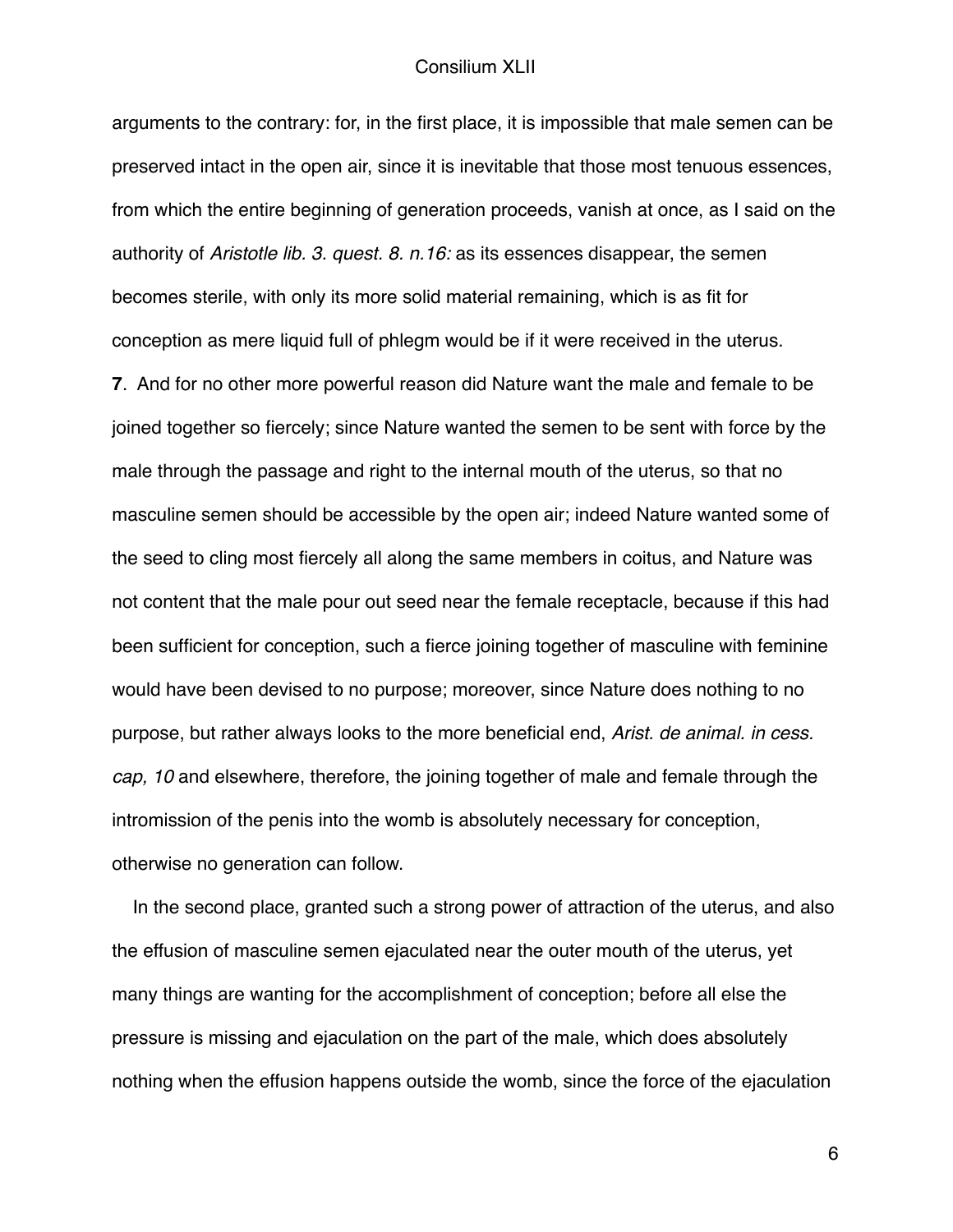is finished right outside in the external orifice of the uterus into which it pushes; and so when we say that this ejaculation is in no way necessary, we will be compelled to affirm that neither the member itself, through which ejaculation takes place, is necessary, nor indeed are the [female] ejaculating vessels themselves, and thus nature has laboured needlessly to make the masculine member and the above mentioned vessels, and indeed the neck of the uterus or the vagina into which the member has been placed, since one could beget a foetus and propagate the species of animals without such fatigue, and in a much easier way, through the simple proximity of the male and female next to the genital region, therefore, it was expedient that we had been formed without the virile member, as well as other living beings of whatever kind which Nature wanted to propagate their species in a similar union.

**8**. In the third place, although granted there are certain men who are not able to arouse their member and yet spill semen near the outside of the uterus, or who, if they have an erection, yet they cannot introduce it into the uterus but are forced to project their semen in front of the entrance itself, on the first threshold, men whom I have demonstrated should be counted among the sterile *lib. 3. Tit. 1. quaest. 5. num. 12.,* it is probable that those men are able to procreate, because the argument of the uterus' own capacity of attraction through which it draws semen to itself and conceive is the same: since, therefore, these men can satisfy the principal purpose in strict matrimony, which is the procreation of children, with the utmost wrong they were prevented from contracting a marriage, since not only are they prevented from so contracting marriage, but also are forced to dissolve a union by the canons: as decrees *c. Laudabilem de*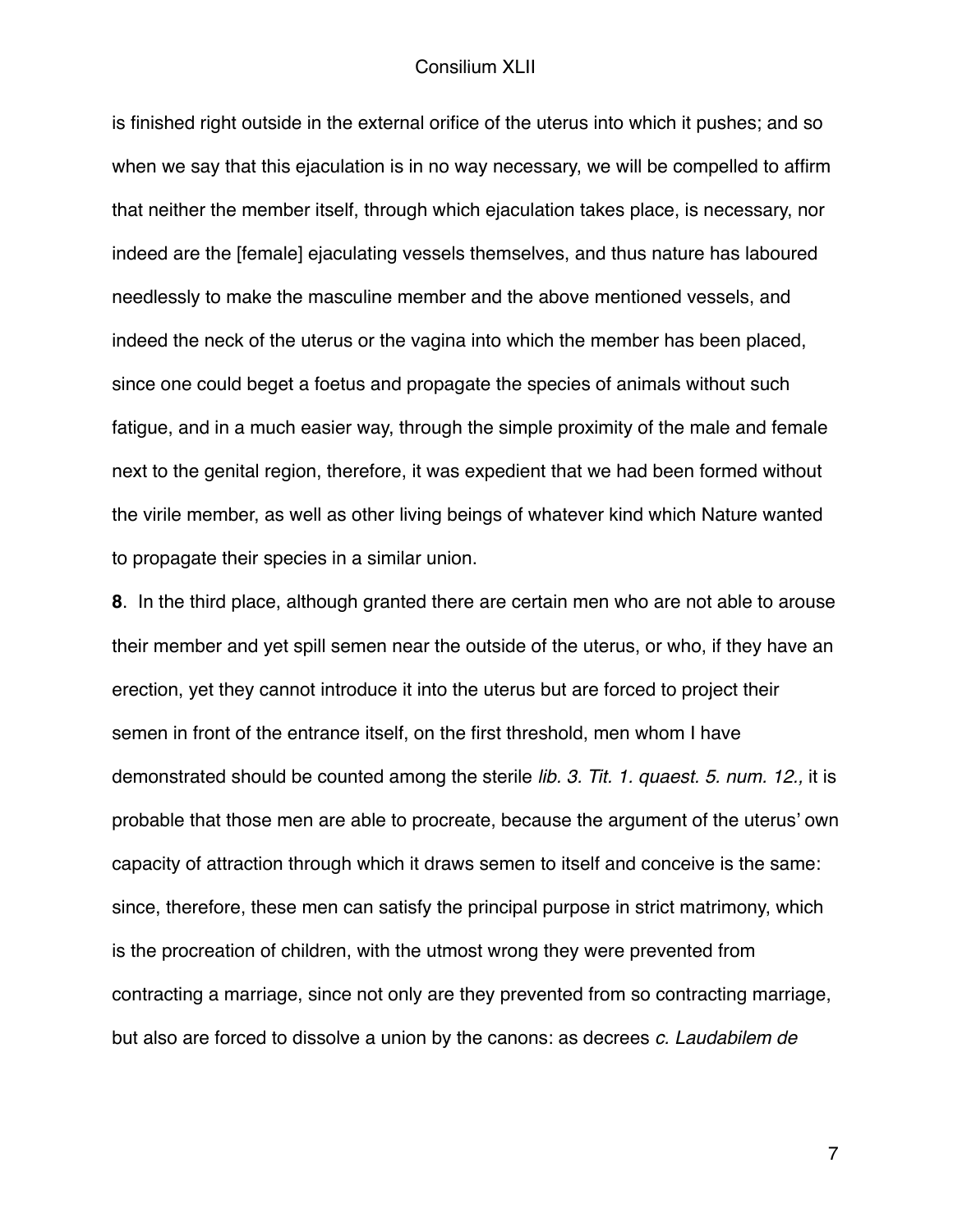*frig.& males. cum iis, which adduces Sanchez de Matrim. lib. 7. disp. 92 num. 7*; these are but a few of many examples.

**9**. In the fourth place, if, in celebrating coitus, it is not sufficient for conception to follow that the male insert his member into the womb, but it is necessary that his member intrudes as deeply as possible, so that the semen may be poured out near, and as close as possible to the internal mouth of the uterus, otherwise conception is not going to follow, on the authority especially of Hippocrates and of other doctors, how much more likely is it that conception would not follow if the semen is ejaculated near the outer uterus? **10**. And if, moreover, it is agreed that those who are endowed with quite a short penis do not procreate, for that reason only, doubtless, because they cannot reach right to the internal mouth of the uterus with their instrument, and thus their semen, poured out some distance from the mouth itself, does not arrive fertile on that account, because it becomes cold immediately before it can be drawn by the uterus, how much more will conception be prevented because of semen poured out outside? And if the excessive length of the ulterior member renders the semen infertile because it becomes cold in the passage, as *Arist. lib. 1. de generat. Anim. cap. 6.* maintained, how much more will the semen be cooled when it is completely exposed to the outer air before it can be drawn inside by the uterus? Therefore, it is permitted for one speaking for the truth to burst forth against the fictitious arguments of certain men and their credulity and complete absurdity which is not convincing even to boys themselves:

Qui nondum aere lavantur. W*ho are too young to pay at the baths.*

Finally, since the attraction of male semen by the uterus occurs through the neck by means of the helpful hairs and fibres with which it is endowed, or with which it ought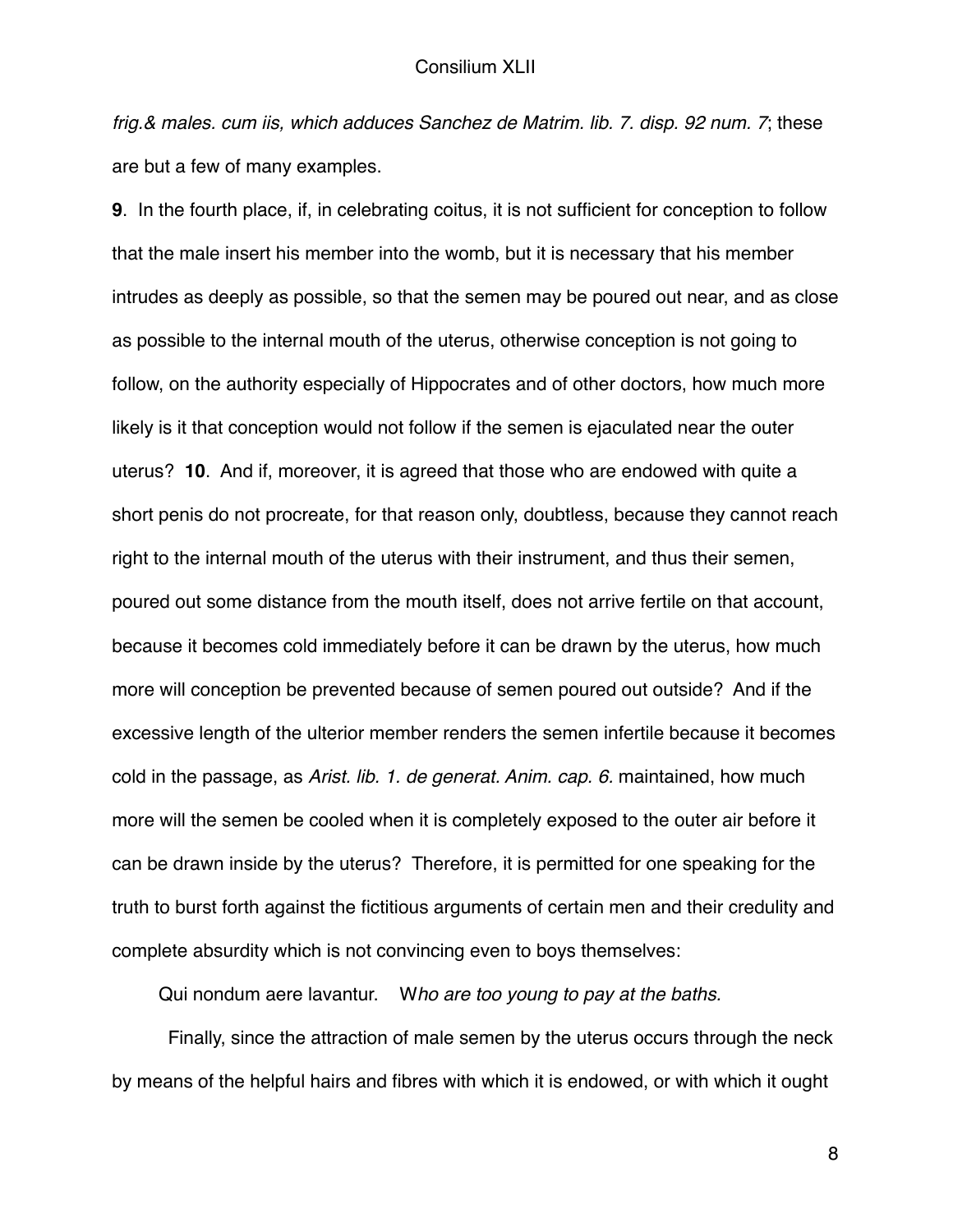to be endowed for this purpose, already it is clear that the external mouth of the uterus neither becomes vigorous from this change, nor is it constructed with any hairs and fibres, therefore, it will not be able to attract the male semen poured out near itself, and the uterus itself must be said to attract to itself with its neck even semen ejected at a distance, with the exterior parts of the uterus not standing in the way and preventing its entrance; let those who persuade themselves of these things, or who permit absurd beliefs of this kind to be imposed on them by others. see whether this is foolish or not..

**11.** But I should not neglect to add the following reason also, even if it may not pertain to medical matters; I say, therefore,that if, for the purpose of attaining the end of marriage, which is principally the procreation of children, the proximity only of the members of generation of both spouses and the effusion of male semen near and also outside the female receptacles is sufficient, the kind of joining together where the man can penetrate to the interior of the uterus and then plant his seed, which all the Canons unanimously affirm is yet required for the validity of a marriage, and which is confirmed by the fact that sowing the seed outside the receptacle leads to mortal sin, as is shown on the authority from all the established Canons, Pontium de Matrim. *lib.10. cap. 11. num. 6.*, such a union is required in vain for the validity of a marriage.

 A response to these arguments to the contrary is very easy, and as for the knowledge gained by experience and narratives told by certain persons, it must be said that they are not of proven veracity; for two kinds of person allow these things as true, one is of the kind who wish to impose their own vices on others, as do the Hebrews, with their fable concerning semen ejected in the bath, Averroes & Amatus Lusitanus of suspect faith, indeed men of acknowledged mendacity: the other kind consists of the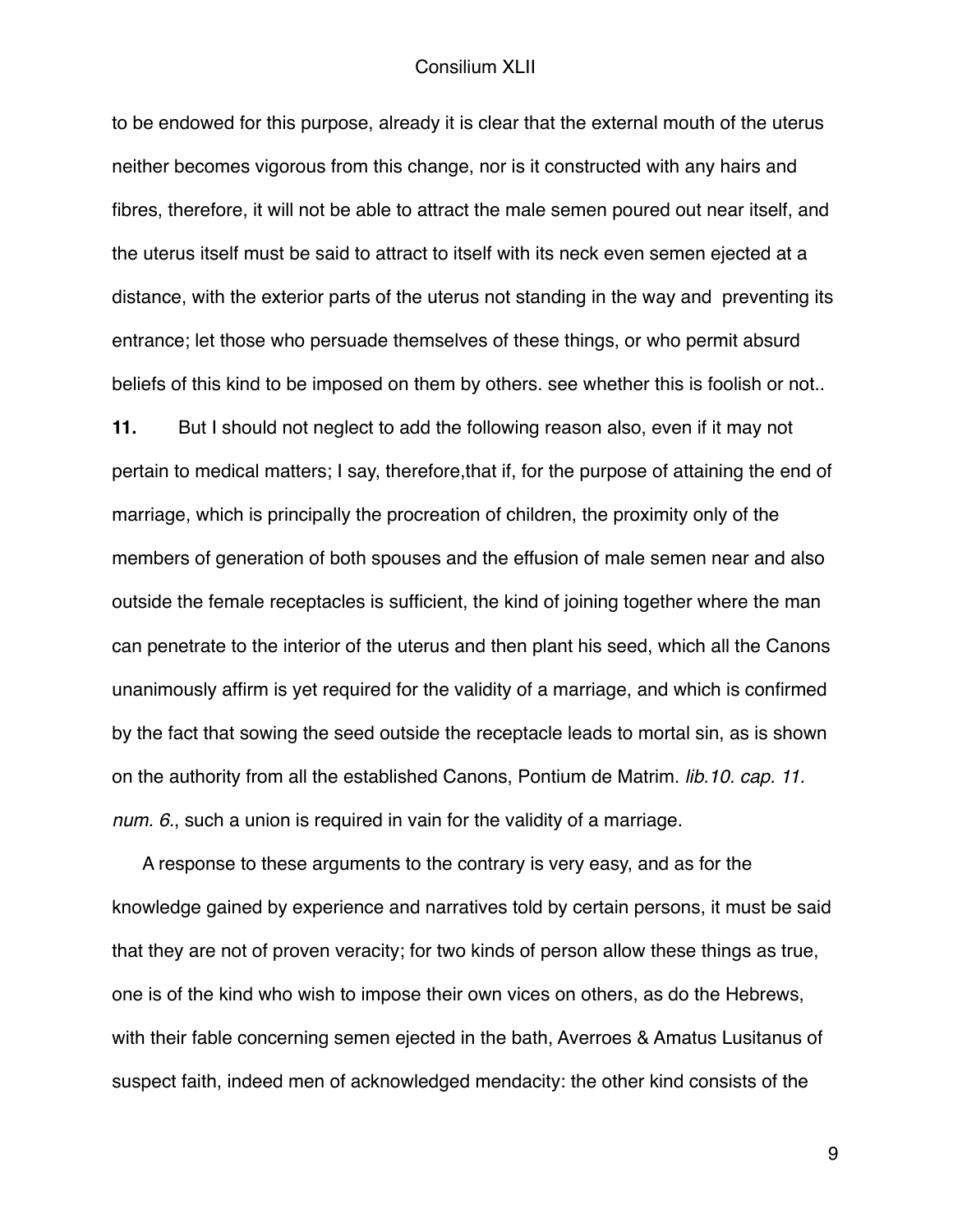pious, indeed of certain holy men, theologians to be sure and men learned in canon law, who, since they are less knowledgeable in matters of sexual love, and not in any way familiar with matters of medicine and anatomy, furnish the ears with tales of this kind, and accept them as truth ; however, they are certainly as far from the truth as the sky is distant from the earth.

But be it that we admit these experiences, which it is clear do not exceed the ternary number from the first course of the world, and accept them as true, yet they are of no help for the case of the accused; for, with what confidence, on account of one or the other experience as yet uncertain and not to be depended on, will we maintain this conclusion and will we canonize as true, that it is possible that a woman may conceive from male semen poured out near her receptacle without the intromission of the penis into the uterus? Certainly if this conclusion is true, thenceforth the conclusion which which I also brought forward above will especially be true, that without doubt the joining together of the male and female through the members of generation is not necessary for conception, and is completely useless and superfluous and ordained by Nature in vain, since without it animal species can propagate: but Nature and God do nothing in vain, this is noted *Arist. 1 partit. 12.*

To that which is added concerning the mares which have been ringed, it must be said that this is to be convinced by the narration of an untrue action, because if the keepers of those mares protect them with the device which has been mentioned, so that they cannot be entered by the stallions and conceive, already it is clear that this diligence of theirs is completely useless, since, even if the impeding instrument is present to prevent the females from being embraced by the males and conceiving, they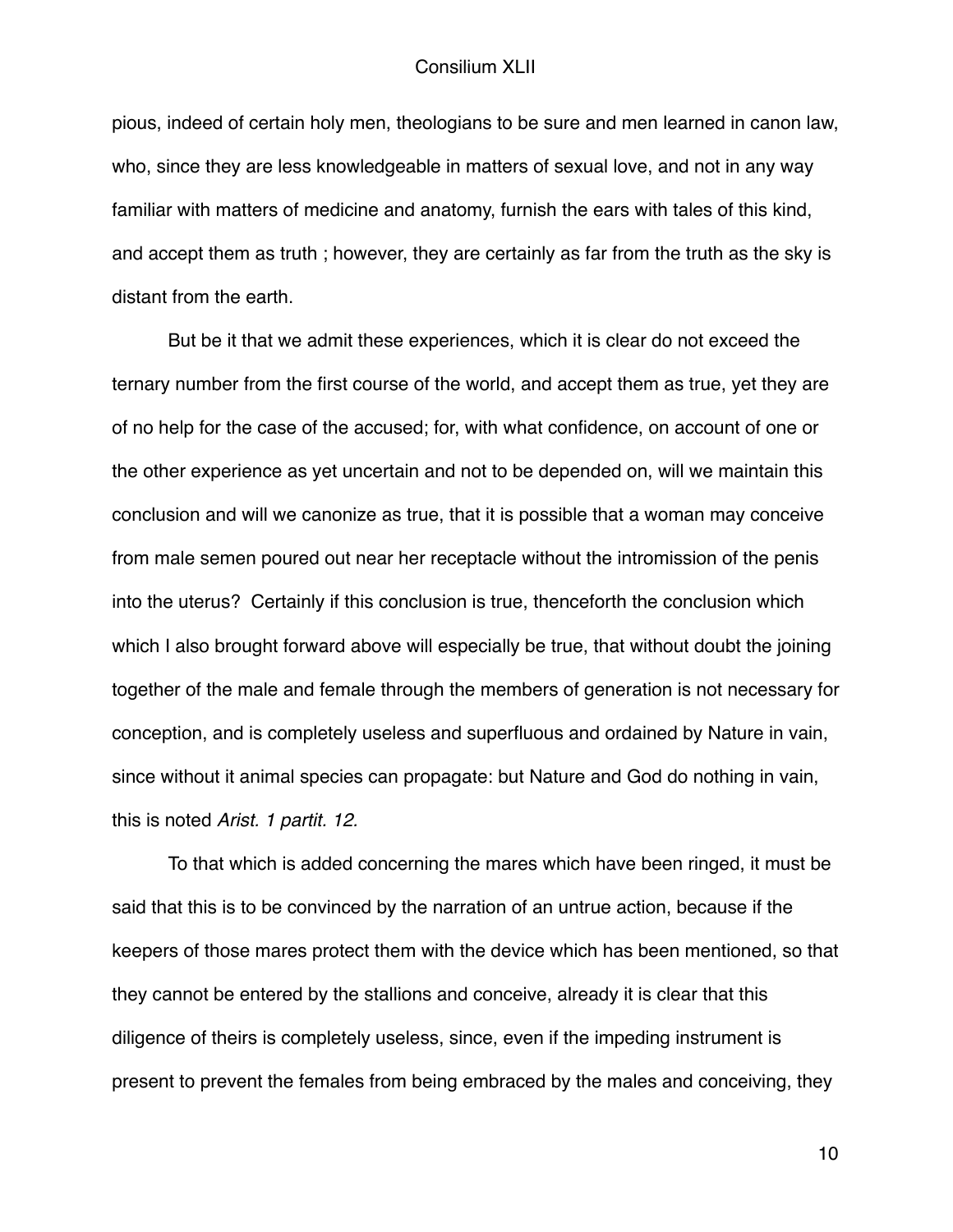do conceive with the device proving no obstacle, hence, therefore, it follows that either the diligence of the keepers is not well grounded or is practiced in a way that the mares not conceive, or it is not true that when they have been ringed they conceive, unless something else intervenes.

12. What is said about the impenetrable women does not have adequate reason. For, in the first place, the penis for the most part is received into the uterus because that little membrane is not present near the external mouth of the uterus, but, from moving forward inside, it is stretched near the internal mouth of the uterus itself, whence it happens that the penis, having been sent partly into the vagina of uterus ,ejaculates semen near the internal mouth itself, whence it is drawn closer by the uterus and is less altered by the air: add that, in those who conceive, that little membrane is endowed either with some opening through which the ejaculated semen, by its own force and the pressure of the penis, can penetrate to the uterus, or it is completely porous and made accessible with little holes, and thus through these the semen, since its assault is made with the helping attraction of the uterus, penetrates to the uterus itself and conception takes place, and although not all the semen may reach the uterus in this way, yet it is not for that reason that conception does not occur,**13** and **14** for it is not necessary that all the semen be received by the uterus for conception to follow, for sometimes it occurs from only part of the semen, which the occurrence of twins and triplets and other kinds of multiple conceptions sufficiently and more than sufficiently makes clear, when the false idea that this certainly occurs on account of different unions of male and female is removed; but conception of twins and other multiple births occurs from a single congress, as experience persuades and as attests *Hippoc. in lib. de Nat. Puer. num. 44*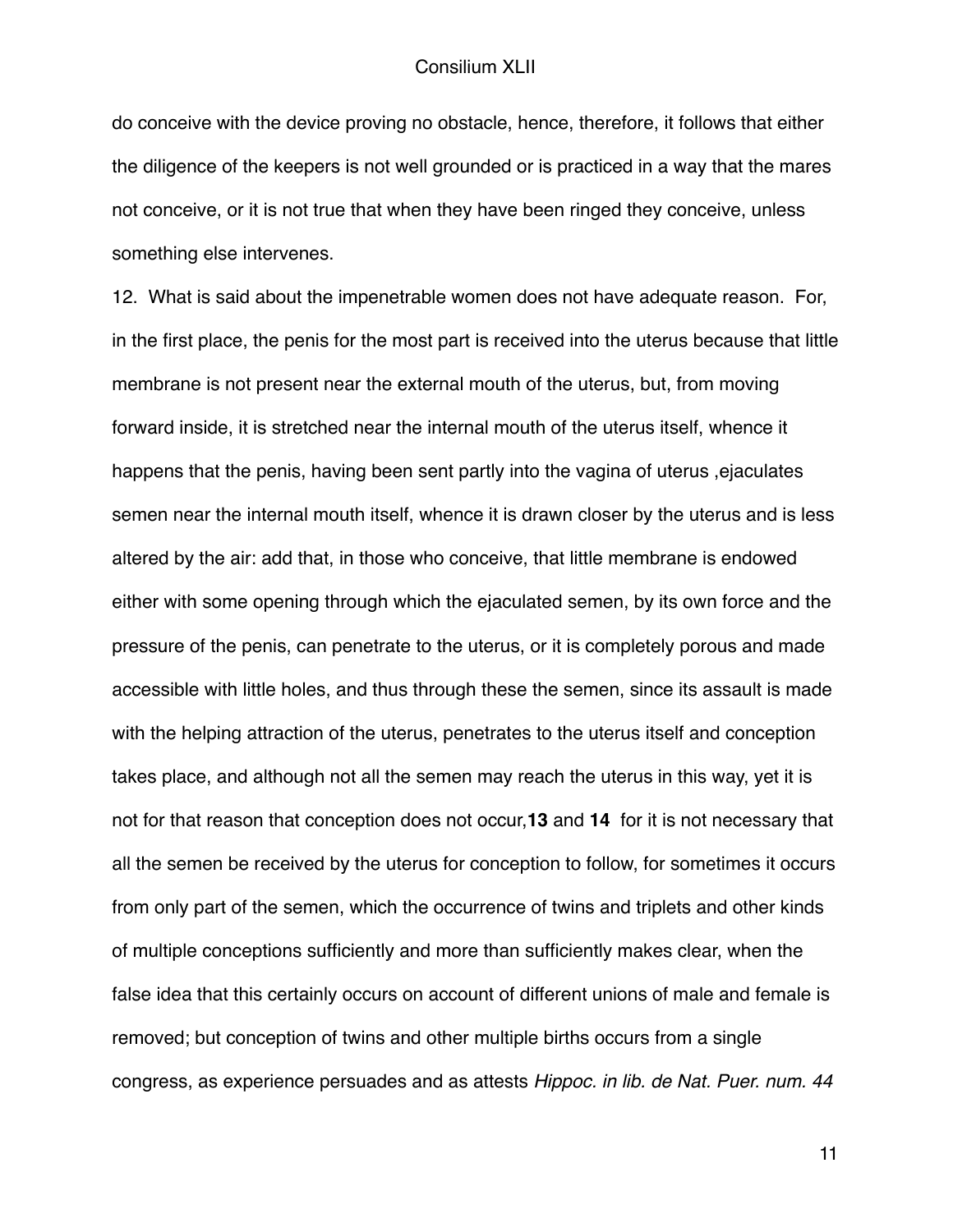*& in lib. de supersatat. num. 7. & lib. de Diaet. num. 25,* from which it is inferred that the foetus is sometimes created from a part only of the semen not from the whole mass of semen. Add to this that it is sufficient for conception that the more tenuous part of semen and the more spiritual part arrives at the uterus so that it can inseminate the female semen, nor is it necessary that the denser and more material part arrive at the same time, and, therefore, the more spiritual part of the semen can penetrate inside the uterus through the little membrane with just as much ease that same spiritual part of the semen is accustomed to vanish into the air.

**15.** What is said concerning the attraction of the uterus achieved through the neck to be not otherwise than the attraction of foods by the belly through the oesophagus or gullet is not pertinent to the matter, for just as the gullet or the belly does not attract through itself foods brought to external mouth, unless it is placed reasonably near to the gullet itself, and it would be ridiculous if anyone were to offer foods only to the external mouth expecting that the belly would draw it through the oesophagus, and it would be something that ought to be tried in a measured way for that man who persuades himself of it, thus it is much more ridiculous to persuade oneself that the uterus can attract through its neck male semen brought to its external mouth, since attraction is an action of the uterus itself, although it may occur through its neck, whence it is not enough that the semen be poured out near the external mouth in order that it may be attracted by the uterus, since, although the uterus may attract semen because of a certain sensation of desire, on account of which it is moved to attract it, this sensation cannot happen outside the uterus, for it would be completely absurd to believe that there would be sensation at a perceptible distance, as if the uterus could divine that semen had been